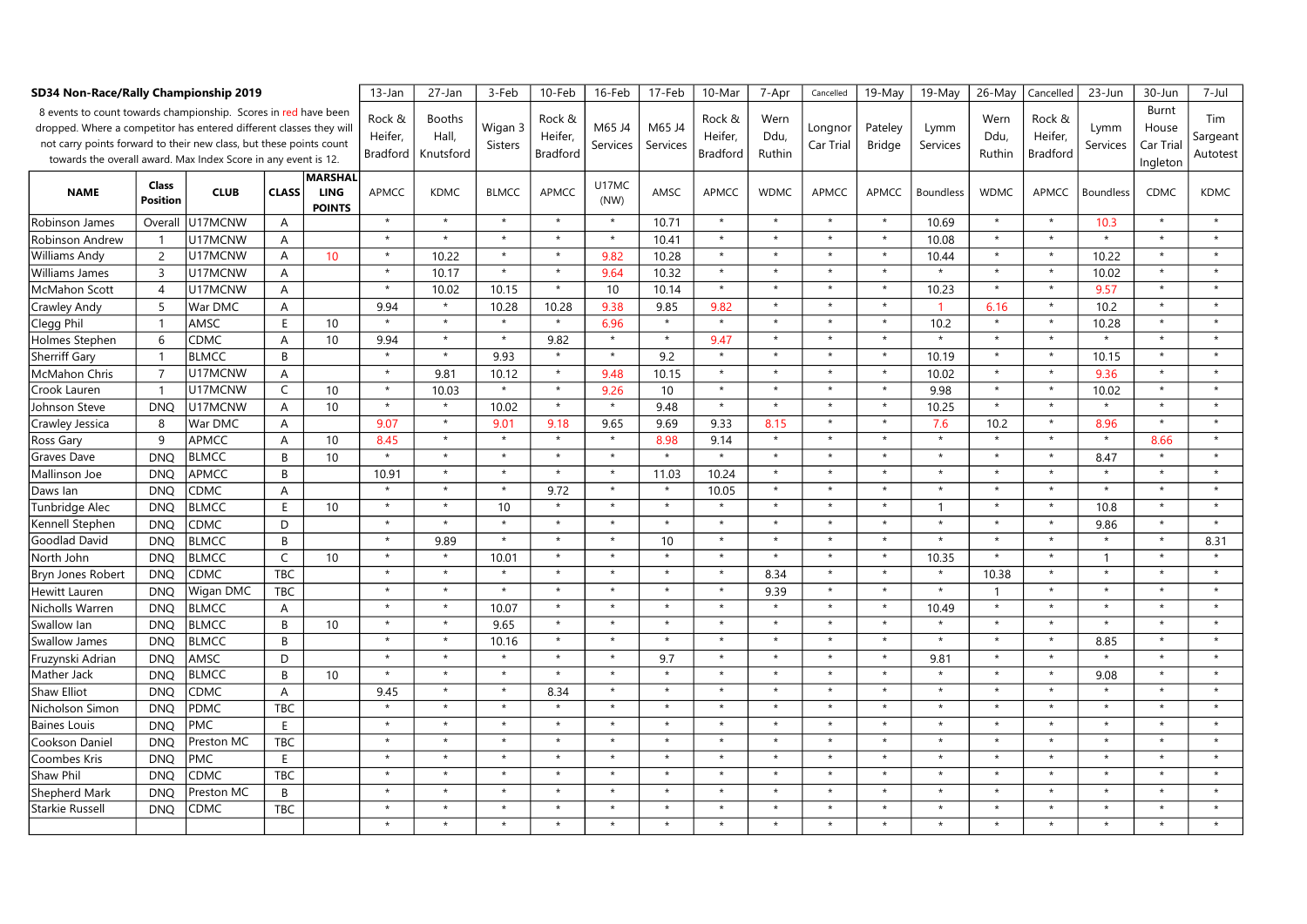| <b>SD34 Non-Race/Rally Cham</b> Cancelled                                                                                        |                          | $13$ -Jul                            | $13$ -Jul                          | $14$ -Jul              | $14$ -Jul              | 3-Aug                           | 4-Aug              | 11-Aug             | 25-Aug                               | 8-Sep        | 14-Sep                               | Cancelled          | $15-Sep$               | 13-Oct             | 27-Oct                               | 27-Oct               | 10-Nov                 | 1-Dec                                | 7-Dec                     |                    |
|----------------------------------------------------------------------------------------------------------------------------------|--------------------------|--------------------------------------|------------------------------------|------------------------|------------------------|---------------------------------|--------------------|--------------------|--------------------------------------|--------------|--------------------------------------|--------------------|------------------------|--------------------|--------------------------------------|----------------------|------------------------|--------------------------------------|---------------------------|--------------------|
| 8 events to count towards char<br>dropped. Where a competitor<br>not carry points forward to the<br>towards the overall award. M |                          | Rock &<br>Heifer,<br><b>Bradford</b> | Amy's<br>18th<br>b'day<br>autotest | Wern<br>Ddu,<br>Ruthin | Wern<br>Ddu,<br>Ruthin | Northern<br>Dales<br><b>PCA</b> | M65 J4<br>Services | M65 J4<br>Services | Rock &<br>Heifer,<br><b>Bradford</b> | Ormskirk     | Rock &<br>Heifer,<br><b>Bradford</b> | M65 J4<br>Services | Wern<br>Ddu,<br>Ruthin | M65 J4<br>Services | Rock &<br>Heifer,<br><b>Bradford</b> | Knutsford<br>Jubilee | Wern<br>Ddu,<br>Ruthin | Rock &<br>Heifer,<br><b>Bradford</b> | Wigan 3<br><b>Sisters</b> | M65 J4<br>Services |
| <b>NAME</b>                                                                                                                      | Class<br><b>Position</b> | <b>APMCC</b>                         | APMCC                              | <b>WDMC</b>            | <b>WDMC</b>            | Hexham<br><b>MC</b>             | U17MC<br>(NW)      | U17MC<br>(NW)      | <b>APMCC</b>                         | <b>BLMCC</b> | APMCC                                | U17MC<br>(NW)      | <b>WDMC</b>            | U17MC<br>(NW)      | <b>APMCC</b>                         | <b>KDMC</b>          | <b>WDMC</b>            | APMCC                                | <b>BLMCC</b>              | U17MC<br>(NW)      |
| Robinson James                                                                                                                   | Overall                  | $\star$                              | $\star$                            | $\star$                | $\star$                | $\star$                         | 10.62              | 10.63              | $\star$                              | 10.4         | $\star$                              | 10.56              | $\star$                | 10.79              | $^\star$                             | $\star$              | $\star$                | $\star$                              | 10.57                     | $\star$            |
| Robinson Andrew                                                                                                                  | $\overline{1}$           | $\star$                              | $\star$                            | $\star$                | $\star$                | $\star$                         | 10.91              | 10.57              | $\star$                              | 9.67         | $\star$                              | $\star$            | $\star$                | 10.45              | $\star$                              | $\star$              | $\star$                | $\star$                              | 10.49                     | $\star$            |
| Williams Andy                                                                                                                    | 2                        | $\star$                              | $\star$                            | $\star$                | $\star$                | $\star$                         | $\star$            | 10.04              | $\star$                              | $\star$      | $\star$                              | 9.82               | $\star$                | 10.7               | $\star$                              | 9.93                 | $\star$                | $\star$                              | 10.4                      | 10.53              |
| Williams James                                                                                                                   | $\overline{3}$           | $\star$                              | $\star$                            | $\star$                | $\star$                | $\star$                         | $\star$            | 10.04              | $\star$                              | $\star$      | $\star$                              | 9.79               | $\star$                | 10.45              | $^\star$                             | 9.77                 | $\star$                | $\star$                              | 10.22                     | 10.6               |
| McMahon Scott                                                                                                                    | $\overline{4}$           | $\star$                              | $\star$                            | $\star$                | $\star$                | $\star$                         | 9.47               | 9.97               | $\star$                              | $\star$      | $\star$                              | 9.76               | $\star$                | 10.1               | $\star$                              | $\star$              | $\star$                | $\star$                              | 10.25                     | 10.61              |
| Crawley Andy                                                                                                                     | 5                        | $\star$                              | $\star$                            | 9.16                   |                        | $\star$                         | $\star$            | $\star$            | $\star$                              | $\star$      | $\star$                              | $\star$            | $\star$                | $\star$            | 10.14                                | $\star$              | $\star$                | $\star$                              | 9.88                      | $\star$            |
| Clegg Phil                                                                                                                       | $\overline{1}$           | $\star$                              | $\star$                            | $\star$                | $\star$                | $\star$                         | $\star$            | 10                 | $\star$                              | 9.88         | $\star$                              | 9.9                | $\star$                | 10                 | $\star$                              | $\star$              | $\star$                | $\star$                              | 8.52                      | 10.42              |
| Holmes Stephen                                                                                                                   | 6                        | $\star$                              | 10.21                              | $\star$                | $\star$                | $\star$                         | $\star$            | $\star$            | $\star$                              | $\star$      | 10.11                                | $\star$            | $\star$                | $\star$            | 10.17                                | $\star$              | $\star$                | 9.85                                 | $\star$                   | $\star$            |
| Sherriff Gary                                                                                                                    | $\overline{1}$           | $\star$                              | $\star$                            | $\star$                | $\star$                | $\star$                         | $\star$            | $\star$            | $\star$                              | 9.98         | $\star$                              | $\star$            | $\star$                | $\star$            | $^\star$                             | 10                   | $\star$                | $\star$                              | 10.47                     | $\star$            |
| McMahon Chris                                                                                                                    | $\overline{7}$           | $\star$                              | $\star$                            | $\star$                | $\star$                | $\star$                         | 9.72               | 9.9                | $\star$                              | $\star$      | $\star$                              | 9.77               | $\star$                | 10.43              | $^\star$                             | $\star$              | $\star$                | $\star$                              | $\star$                   | $\star$            |
| Crook Lauren                                                                                                                     | $\overline{1}$           | $\star$                              | $\star$                            | $\star$                | $\star$                | $\star$                         | $\star$            | $\star$            | $\star$                              | $\star$      | $\star$                              | 9.09               | $\star$                | 10                 | $\star$                              | 9.64                 | $\star$                | $\star$                              | 10                        | $\star$            |
| Johnson Steve                                                                                                                    | <b>DNQ</b>               | $\star$                              | $\star$                            | $\star$                | $\star$                | $\star$                         | $\star$            | 10                 | $\star$                              | $\star$      | $\star$                              | $\star$            | $\star$                | 10.24              | $\star$                              | $\star$              | $\star$                | $\star$                              | 9.87                      | $\star$            |
| Crawley Jessica                                                                                                                  | 8                        | $\star$                              | $\star$                            | 10.12                  | $\mathbf{1}$           | $\star$                         | $\star$            | $\star$            | $\star$                              | $\star$      | $\star$                              | $\star$            | $\star$                | $\star$            | 10.2                                 | $\star$              | 8.57                   | $\star$                              | 9.51                      | $\star$            |
| Ross Gary                                                                                                                        | 9                        | $\star$                              | 9.28                               | $\star$                | $\star$                | $\star$                         | $\star$            | $\star$            | 9.52                                 | $\star$      | 9.83                                 | $\star$            | $\star$                | $\star$            | 9.76                                 | $\star$              | $\star$                | 9.41                                 | $\star$                   | $\star$            |
| Graves Dave                                                                                                                      | <b>DNQ</b>               | $\star$                              | $\star$                            | $\star$                | $\star$                | $\star$                         | 9.61               | 10                 | $\star$                              | $\star$      | $\star$                              | $\star$            | $\star$                | 10                 | $\star$                              | $\star$              | $\star$                | $\star$                              | 9.83                      | 9.89               |
| Mallinson Joe                                                                                                                    | <b>DNQ</b>               | $\star$                              | $\star$                            | $\star$                | $\star$                | $\star$                         | $\star$            | $\star$            | $\star$                              | $\star$      | 10.07                                | $\star$            | $\star$                | $\star$            | $\star$                              | $\star$              | $\star$                | 9.89                                 | $\star$                   | $\star$            |
| Daws lan                                                                                                                         | <b>DNQ</b>               | $\star$                              | 10.56                              | $\star$                | $\star$                | $\star$                         | $\star$            | $\star$            | $\star$                              | $\star$      | $\star$                              | $\star$            | $\star$                | $\star$            | 10                                   | $\star$              | $\star$                | 10.28                                | $\star$                   | $\star$            |
| Tunbridge Alec                                                                                                                   | <b>DNQ</b>               | $\star$                              | $\star$                            | $\star$                | $\star$                |                                 | $\star$            | $\star$            | $\star$                              | 10.41        | $\star$                              | $\star$            | $\star$                | $\star$            | $\star$                              | $\star$              | $\star$                | $\star$                              | 10.45                     | $\star$            |
| Kennell Stephen                                                                                                                  | <b>DNO</b>               | $\star$                              | $\star$                            | $\star$                | $\star$                | $\star$                         | 9.92               | $\star$            | $\star$                              | $\star$      | $\star$                              | $\star$            | $\star$                | $\star$            | 10.08                                | $\star$              | $\star$                | $\star$                              | 9.98                      | 10.16              |
| Goodlad David                                                                                                                    | <b>DNQ</b>               | $\star$                              | $\star$                            | $\star$                | $\star$                | $\star$                         | $\star$            | $\star$            | $\star$                              | $\star$      | $\star$                              | $\star$            | $\star$                | $\star$            | $\star$                              | $\star$              | $\star$                | $\star$                              | 10                        | $\star$            |
| North John                                                                                                                       | <b>DNQ</b>               | $\star$                              | $\star$                            | $\star$                | $\star$                | $\star$                         | $\star$            | $\star$            | $\star$                              | $\star$      | $\star$                              | $\star$            | $\star$                | $\star$            | $\star$                              | 10.1                 | $\star$                | $\star$                              | $\star$                   | $\star$            |
| Bryn Jones Robert                                                                                                                | <b>DNQ</b>               | $\star$                              | $\star$                            | 9.47                   | 9.18                   | $\star$                         | $\star$            | $\star$            | $\star$                              | $\star$      | $\star$                              | $\star$            | $\star$                | $\star$            | $\star$                              | $\star$              | $\star$                | $\star$                              | $\star$                   | $\star$            |
| Hewitt Lauren                                                                                                                    | <b>DNQ</b>               | $\star$                              | $\star$                            | 10.45                  | 10.03                  | $\star$                         | $\star$            | $\star$            | $\star$                              | $\star$      | $\star$                              | $\star$            | $\star$                | $\star$            | $\star$                              | $\star$              | $\star$                | $\star$                              | $\star$                   | $\star$            |
| Nicholls Warren                                                                                                                  | <b>DNQ</b>               | $\star$                              | $\star$                            | $\star$                | $\star$                | $\star$                         | $\star$            | $\star$            | $\star$                              | 10.21        | $\star$                              | $\star$            | $\pmb{\star}$          | $\star$            | $\star$                              | $\star$              | $\star$                | $\star$                              | $\star$                   | $\star$            |
| Swallow lan                                                                                                                      | <b>DNQ</b>               | $\star$                              | $\star$                            | $\star$                | $\star$                | $\star$                         | $\star$            | $\star$            | $\star$                              | 9.44         | $\star$                              | $\star$            | $\star$                | $\star$            | $\star$                              | $\star$              | $\star$                | $\star$                              | $\star$                   | $\star$            |
| Swallow James                                                                                                                    | <b>DNO</b>               | $\star$                              | $\star$                            | $\star$                | $\star$                | $\star$                         | $\star$            | $\star$            | $\star$                              | 9.04         | $\star$                              | $\star$            | $\star$                | $\star$            | $\star$                              | $\star$              | $\star$                | $\star$                              | $\star$                   | $\star$            |
| Fruzynski Adrian                                                                                                                 | <b>DNQ</b>               | $\star$                              | $\star$                            | $\star$                | $\star$                | $\star$                         | $\star$            | $\star$            | $\star$                              | $\star$      | $\star$                              | $\star$            | $\star$                | $\star$            | $\star$                              | $\star$              | $\star$                | $\star$                              | $\star$                   | $\star$            |
| Mather Jack                                                                                                                      | <b>DNQ</b>               | $\star$                              | $\star$                            | $\star$                | $\star$                | $\star$                         | $\star$            | $\star$            | $\star$                              | $\star$      | $\star$                              | $\star$            | $\star$                | $\star$            | $\star$                              | $\star$              | $\star$                | $\star$                              | $\star$                   | $\star$            |
| <b>Shaw Elliot</b>                                                                                                               | <b>DNQ</b>               | $\star$                              | $\star$                            | $\star$                | $\star$                | $\star$                         | $\star$            | $\star$            | $\star$                              | $\star$      | $\star$                              | $\star$            | $\star$                | $\star$            | $\star$                              | $\star$              | $\star$                | $\star$                              | $\star$                   | $\star$            |
| Nicholson Simon                                                                                                                  | <b>DNQ</b>               | $\star$                              | $\star$                            | $\star$                | $\star$                | $\star$                         | $\star$            | $\star$            | $\star$                              | $\star$      | $\star$                              | $\star$            | $\star$                | $\star$            | $\star$                              | $\star$              | $\star$                | $\star$                              | 9.31                      | $\star$            |
| <b>Baines Louis</b>                                                                                                              | <b>DNQ</b>               | $\star$                              | $\star$                            | $\star$                | $\star$                | $\star$                         | $\star$            | $\star$            | $\star$                              | $\star$      | $\star$                              | $\star$            | $\star$                | $\star$            | $\star$                              | $\star$              | $\star$                | $\star$                              | $\star$                   | $\star$            |
| Cookson Daniel                                                                                                                   | <b>DNQ</b>               | $\star$                              | $\star$                            | $\star$                | $\star$                | $\star$                         | $\star$            | $\star$            | $\star$                              | $\star$      | $\star$                              | $\star$            | $\star$                | $\star$            | $\star$                              | $\star$              | $\star$                | $\star$                              | $\star$                   | $\star$            |
| Coombes Kris                                                                                                                     | <b>DNQ</b>               | $\star$                              | $\star$                            | $\star$                | $\star$                |                                 | $\star$            | $\star$            | $\star$                              | $\star$      | $\star$                              | $\star$            | $\star$                | $\star$            | $\star$                              | $\star$              | $\star$                | $\star$                              | $\star$                   | $\star$            |
| Shaw Phil                                                                                                                        | <b>DNQ</b>               | $\star$                              | $\star$                            | $\star$                | $\star$                | $\star$                         | $\star$            | $\star$            | $\star$                              | $\star$      | $\star$                              | $\star$            | $\star$                | $\star$            | $\star$                              | $\star$              | $\star$                | $\star$                              | $\star$                   | $\star$            |
| Shepherd Mark                                                                                                                    | <b>DNQ</b>               | $\star$                              | $\star$                            | $\star$                | $\star$                | $\star$                         | $\star$            | $\star$            | $\star$                              | $\star$      | $\star$                              | $\star$            | $\star$                | $\star$            | $\star$                              | $\star$              | $\star$                | $\star$                              | $\star$                   | $\star$            |
| Starkie Russell                                                                                                                  | <b>DNQ</b>               | $\star$                              | $\star$                            | $\star$                | $\star$                | $\star$                         | $\star$            | $\star$            | $\star$                              | $\star$      | $\star$                              | $\star$            | $\star$                | $\star$            | $\star$                              | $\star$              | $\star$                | $\star$                              | $\star$                   | $\star$            |
|                                                                                                                                  |                          | $\star$                              | $\star$                            | $\star$                | $\star$                | $\star$                         | $\star$            | $\star$            |                                      | $\star$      | $\star$                              | $\star$            | $\star$                | $\star$            | $\star$                              | $\star$              | $\star$                | $\star$                              |                           |                    |